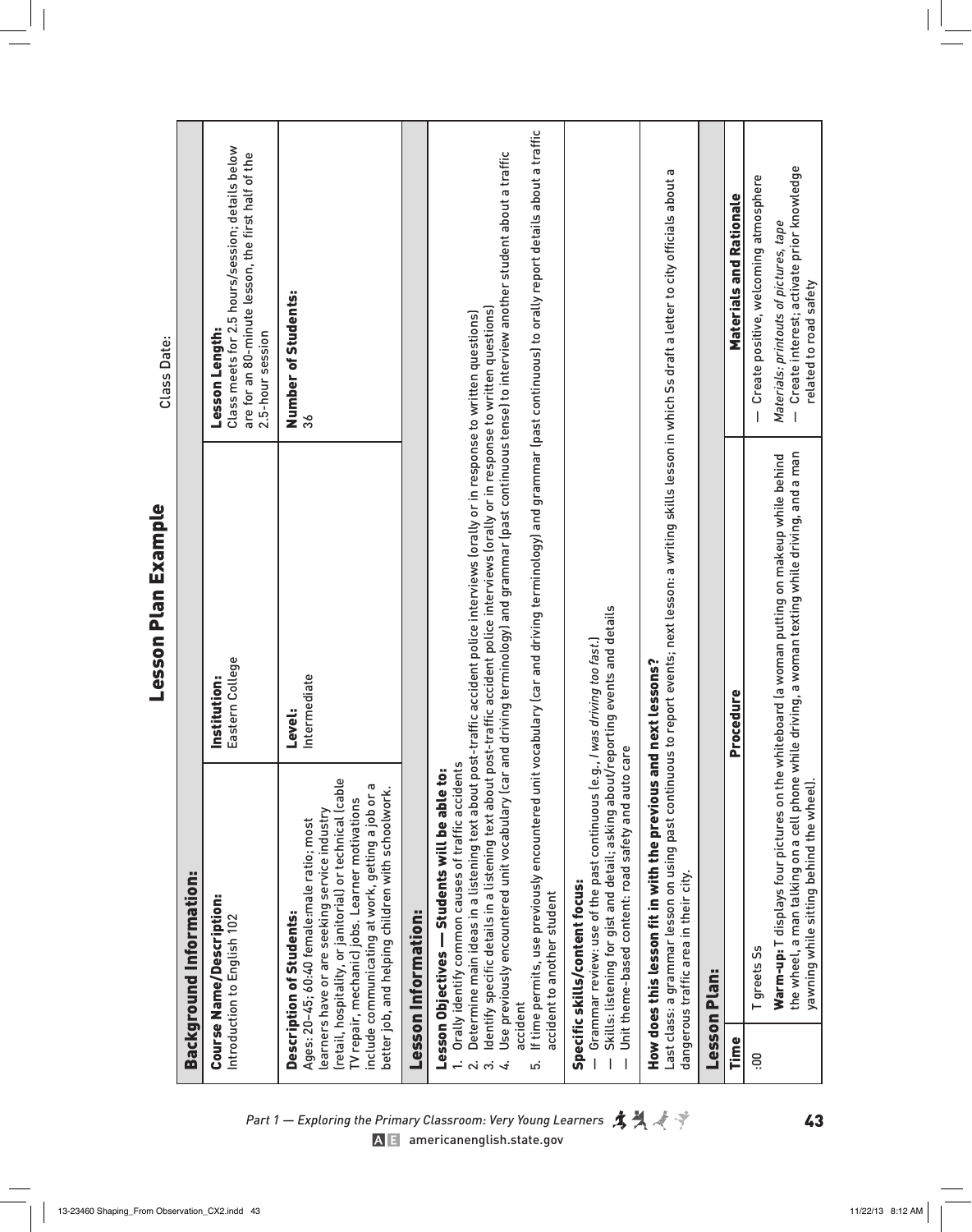| $\mathbf{I}$ |
|--------------|
| ,            |
|              |
| ţ            |
| ľ            |
|              |
|              |
|              |
|              |
|              |
|              |
|              |

| Ss identify relationship, discover topic<br>Activate vocabulary; involve Ss<br>$\overline{1}$<br>$\overline{\phantom{a}}$                                                                                                 | Discussion is relevant to Ss' lives (authenticity<br>+ personalization) and relates to upcoming<br>listening text content (scaffolding)         | listening text in a contextualized manner; vocab<br>building/activation — situations will be used in<br>hear; addressing select vocabulary items from<br>presentation appeals to oral/aural and visual<br>expectations & situations about what Ss will<br>Transitioning to listening exercises; setting<br>Ss practice classifying/listing skills; vocab<br>info gap activity later in lesson (schemata<br>building/scaffolding); [Objective 1]<br>learners                                                                                                                                                                                                                                                                                                                                                                                           | everything the first time; get Ss to focus on aural<br>Confirm instructions are understood, especially<br>Listening preview as scaffolding; set a clear<br>Ease Ss' concerns that they have to "hear"<br>that textbooks should remain closed<br>channel only with books closed<br>purpose/goal for listening<br>$\overline{1}$                                                                                                                                                                                                                                                                                                                            | speakers, dialogue transcript as a technology backup;<br>Scaffolding, if needed [T does not give answer,<br>Break up text into manageable chunks for this<br>Materials: CD 2, Track 35 (1:44); CD or mp3 player +<br>Pair discussion before whole-class review<br>Whole-class review [Objective 2]<br>level; reinforce new vocabulary<br>but reduces difficulty level)<br>Textbook, p. 112-114                                                                                                                                                                                                                                                                                                                                                                                                                                  |
|---------------------------------------------------------------------------------------------------------------------------------------------------------------------------------------------------------------------------|-------------------------------------------------------------------------------------------------------------------------------------------------|-------------------------------------------------------------------------------------------------------------------------------------------------------------------------------------------------------------------------------------------------------------------------------------------------------------------------------------------------------------------------------------------------------------------------------------------------------------------------------------------------------------------------------------------------------------------------------------------------------------------------------------------------------------------------------------------------------------------------------------------------------------------------------------------------------------------------------------------------------|-----------------------------------------------------------------------------------------------------------------------------------------------------------------------------------------------------------------------------------------------------------------------------------------------------------------------------------------------------------------------------------------------------------------------------------------------------------------------------------------------------------------------------------------------------------------------------------------------------------------------------------------------------------|---------------------------------------------------------------------------------------------------------------------------------------------------------------------------------------------------------------------------------------------------------------------------------------------------------------------------------------------------------------------------------------------------------------------------------------------------------------------------------------------------------------------------------------------------------------------------------------------------------------------------------------------------------------------------------------------------------------------------------------------------------------------------------------------------------------------------------|
| Tasks Ss what these pictures have in common (T expects: dangerous driving behavior, things<br>Tasks Ss to look at the pictures; asks Ss to identify what is happening in each picture<br>that cause car accidents, etc.). | T asks Ss which is most dangerous, if any of these behaviors are OK; T asks Ss if driving while<br>talking on a cell phone is legal or illegal. | does the police officer do? (T expects: take a report; ask for license/registration/insurance; give<br>T asks Ss what happens after a traffic accident occurs. Who comes to the scene? (police) What<br>causes they just talked about in the pictures; writes on board. T elicits more causes of traffic<br>accidents and writes on board (T expects: speeding, bad weather, something in the road, car<br>statement (v.); accident report (n.); license/registration/insurance (n.); come out of nowhere<br>a ticket; make an arrest, etc.) Embedded vocab to pre-teach — take a statement (v.), make<br>accidents" on board, asks Ss to list the accident<br>lidiom). Telicits concept, provides oral and written examples for each<br>s don't suggest.<br>mechanical problems); T may elicit items S<br>Situational presentation: Twrites "Traffic | You will get to hear the dialogue more than once. The first time you listen you do not need your<br>about the directions to a student (e.g., "Tariq, what<br>accident. A police officer is talking to two people that were in the accident to get information.<br>hear about a situation that happens after a traffic<br>textbook. Think about these things while you listen" (writes on board):<br>are we going to do while we listen?" "Are our textbooks closed?")<br>2.) What do you think caused the accident?<br>Pre-listening: T tells Ss: "You are going to<br>Tasks concept-checking questions (CCQs)<br>1.) Who are the people in the accident? | ks to the first man; tells Ss the police officer is going<br>T plays second part of dialogue. Technology plan B:<br>drivers were in a car accident, a man [Mr. Garcia] and a woman [Ms. Johnson]; 2. speeding and<br>needed). T leads whole-class review on questions; asks Ss to share answers. T expects: 1. two<br>cell-phone use. (If students have a hard time with question 2, have them open books to p. 112<br>Listening — Gist: T plays recording — does a volume check w/ Ss when dialogue number is<br>T asks Ss to turn to their partners and discuss the questions on the board (T sets pairs, as<br>and look at the multiple-choice question about the cause of the accident.)<br>to "take a statement" from the other driver.<br>said. T pauses audio after police officer tall<br>Treads from printed dialogue. |
| Ğ.                                                                                                                                                                                                                        |                                                                                                                                                 | $\frac{5}{1}$                                                                                                                                                                                                                                                                                                                                                                                                                                                                                                                                                                                                                                                                                                                                                                                                                                         | $-20$                                                                                                                                                                                                                                                                                                                                                                                                                                                                                                                                                                                                                                                     | ~25                                                                                                                                                                                                                                                                                                                                                                                                                                                                                                                                                                                                                                                                                                                                                                                                                             |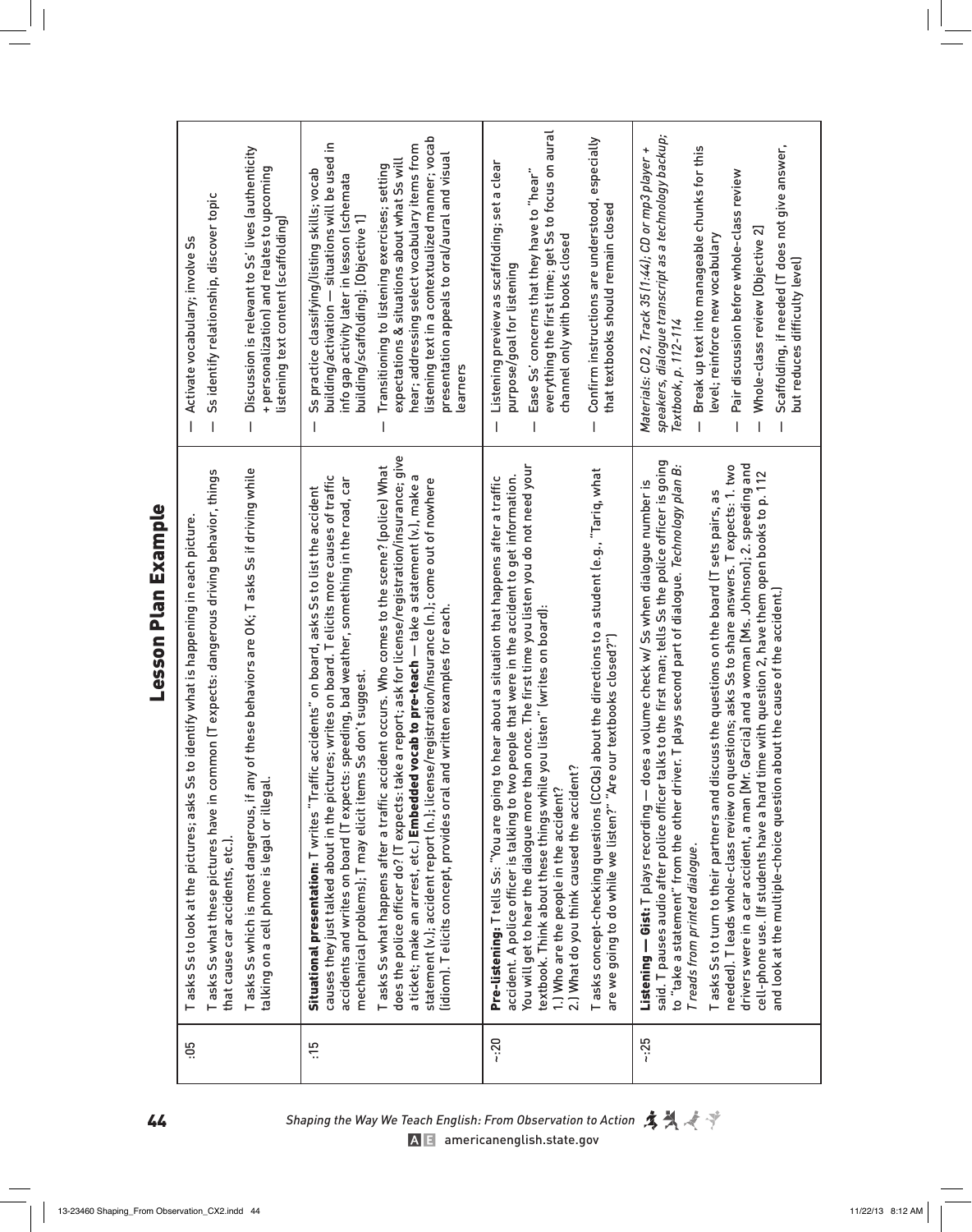| Ľ |
|---|
|   |
|   |

| $\approx$ :30 | Listening — Detail: T tells Ss they will listen to both drivers again. Directs Ss to open textbooks<br>C. T tells Ss they will answer T/F questions about Mr. Garcia's statement. Explains this time we<br>Ss to read the questions to discover the information<br>lif not already opened during last phase) and look at the questions in the middle of p. 114, Part<br>they need to listen for & gives Ss time to read; tells Ss to look up when finished. (Quick CCQ, if<br>needed — Who are we going to hear on the tape?) Plays first dialogue segment again.<br>are listening for specific information; asks | Materials: CD 2 - Track 36, Mr. Garcia (:47); Track 37,<br>Give Ss an intensive listening goal; scaffolding<br>Ms. Johnson (1:05); Textbook, p. 114, Parts B & C<br>with time to pre-read questions                                                                                                                                                                                                         |
|---------------|-------------------------------------------------------------------------------------------------------------------------------------------------------------------------------------------------------------------------------------------------------------------------------------------------------------------------------------------------------------------------------------------------------------------------------------------------------------------------------------------------------------------------------------------------------------------------------------------------------------------|-------------------------------------------------------------------------------------------------------------------------------------------------------------------------------------------------------------------------------------------------------------------------------------------------------------------------------------------------------------------------------------------------------------|
|               | Ss another minute to finalize answers; Tasks Ss to<br>check answers with their partner. Whole-class review to ensure everyone agrees on answers.<br>the information they need to listen for & gives Ss time to read; tells Ss to look up when finished.<br>questions about the details in Ms. Johnson's statement; asks to read the questions to discover<br>while we listen?) Plays second dialogue segment<br>T tells Ss they will hear the second driver's statement again. T tells Ss they will answer<br>Ss answer questions as they listen; T gives<br>Quick CCQ, if needed - What are we doing             | Give Ss an intensive listening goal; scaffolding<br>Pair discussion before whole-class review<br>Whole-class review [Objective 3]<br>with time to pre-read questions                                                                                                                                                                                                                                        |
| $-135$        | Ss another minute to finalize answers; Tasks Ss to<br>check answers with their partner. Whole-class review to ensure everyone agrees on answers.<br>Ss answer questions as they listen; T gives<br>again.                                                                                                                                                                                                                                                                                                                                                                                                         | Pair discussion before whole-class review<br>Whole-class review [Objective 4]                                                                                                                                                                                                                                                                                                                               |
| $-40$         | "I was driving in the right-hand lane. It was slowing down in front of me." on the board, asks Ss to<br>identify form and use with CCQs ("What do we notice about the verbs in Ms. Johnson's statement?"<br>T briefly draws attention to form of reported speech used in Ms. Johnson's statement. T writes:<br>or "What grammar form that we covered in the last lesson is used to report facts here?).                                                                                                                                                                                                           | lesson; scaffolding with written examples from<br>Activate grammar knowledge from previous<br>listening text; Ss will need to use this form<br>during information gap                                                                                                                                                                                                                                       |
|               | of dialogue, if needed. (Looking for speeding & probably talking on cell phone…if not mentioned,<br>asks Ss to supply meaning). T asks Ss for evidence from the dialogue. T can replay second part<br>dent?" "Truthful?") T tell Ss that in this case they won't know for sure who is at fault, but that<br>highlight the quality of Ms. Johnson's voice: wavering/pausingask: "Does she sound confi-<br>Production: T asks Ss who they think is "at fault" in the accident (writes "at fault" on board,<br>next they are going to have a chance to talk about other traffic accident situations                  | model an oral task - create continuity by using<br>Draw attention to how voice characteristics can<br>activities serve own skill objectives and also<br>same theme. Establish concept of "at fault"<br>Transition to oral production task; listening<br>Materials: CD 2 - Track 37, Ms. Johnson (1:05)<br>reveal speaker's state of mind, veracity,<br>needed for oral task<br>intentions<br>$\overline{1}$ |
| $-145$        | has occurred. Person A is the police officer at the scene, Person B is the driver in an accident. If<br>T resets pairs, if needed. T hands each student an information gap prompt, A or B, and tells Ss<br>B: Each set of prompts is different, so they need to<br>stay together, 1A & 1B, etc.) Once all prompts are distributed, T tells Ss that a traffic accident<br>there is an odd number of Ss, a group of three can have two police officers at the scene.<br>to leave prompts face down on the desk. IN                                                                                                  | Materials: Paired, labeled A (yellow paper) & B (blue<br>Task admin - ensures Ss do not look at each<br>paper) prompts in folders; OHP transparency with<br>other's prompts (reminds Ss they have done<br>sections for delayed feedback; OHP markers<br>tasks like this in the past)                                                                                                                        |
|               | needs to get a statement for the accident report. T tells Ss to look at their own information, but<br>partner; gives Ss a couple of minutes to read their<br>is about the accident and Person A (police officer)<br>data; tells Ss to put prompt face down when they are done reading.<br>Texplains that Person B (driver) has detail<br>they cannot show their information to their                                                                                                                                                                                                                              | Task preparation; task instructions                                                                                                                                                                                                                                                                                                                                                                         |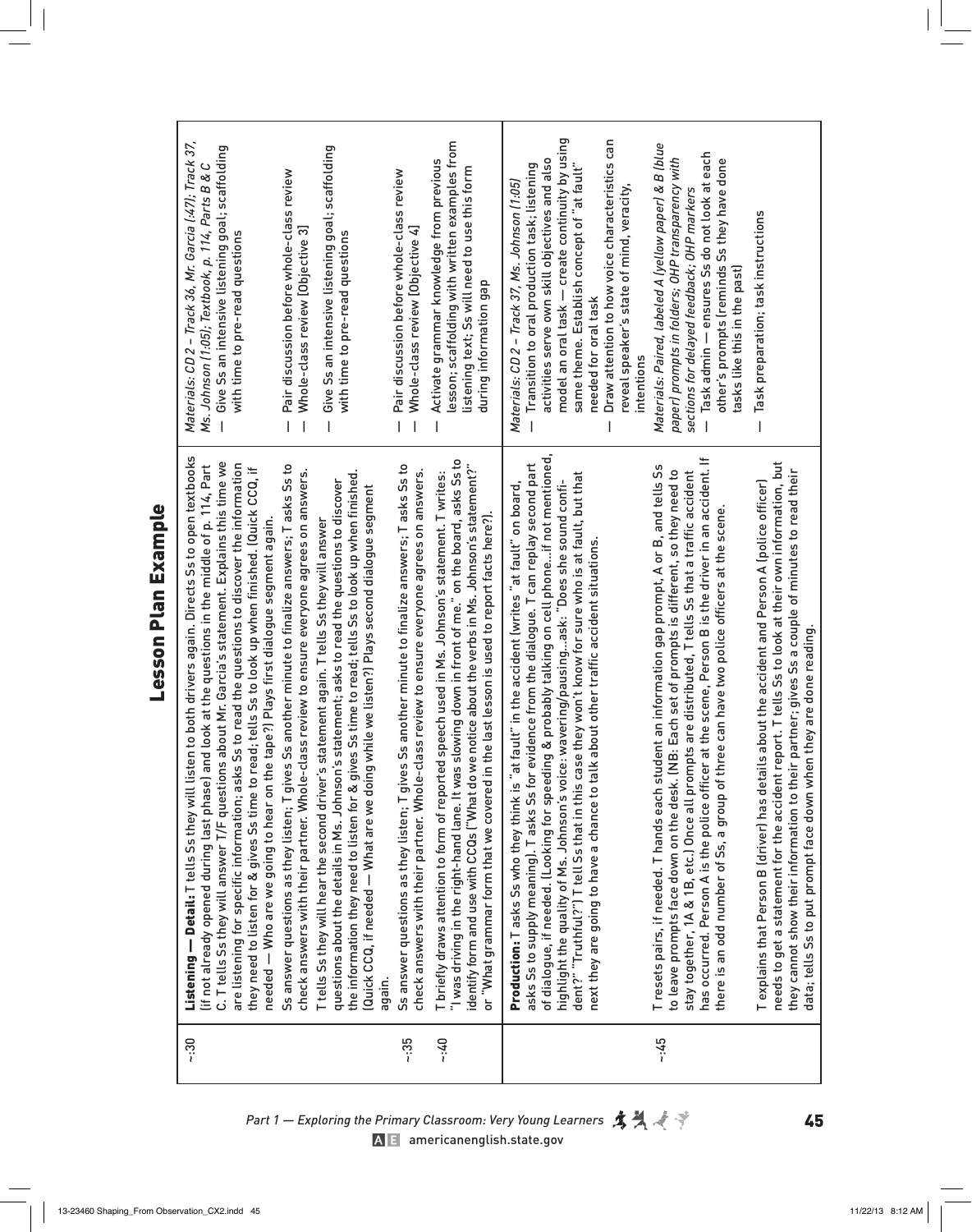| ı |
|---|
|   |
|   |
|   |
|   |
|   |
|   |
|   |
|   |
|   |
|   |
|   |
|   |

| $-0.5$ | the police officer decides if the driver is at fault in the<br>T tells Ss that they have no more than 10 minutes to complete four goals: (1) police officer should<br>accident, (4) pairs should be ready to describe the accident report and decision to the class.<br>the driver should answer questions (thinking<br>ask questions to find out what happened, (2)<br>about what S would do in this situation), (3)                                                                                                                                    | Set time limit and clear task goals; reporting<br>task mimics real-life situation                                                                                                                              |
|--------|----------------------------------------------------------------------------------------------------------------------------------------------------------------------------------------------------------------------------------------------------------------------------------------------------------------------------------------------------------------------------------------------------------------------------------------------------------------------------------------------------------------------------------------------------------|----------------------------------------------------------------------------------------------------------------------------------------------------------------------------------------------------------------|
|        | T asks Ss to repeat the goals and T writes them on board; T asks other quick CCQs ("Can you<br>show your partner your paper?" etc.), reminds Ss to be finished at time X                                                                                                                                                                                                                                                                                                                                                                                 | Instruction check before turning over control<br>to Ss<br>I                                                                                                                                                    |
| 55:    | strolling; as Ss work T ensures Ss are not showing<br>collect examples of Ss' errors. T gives Ss two-minute warning. T conducts whole-class review<br>overhead transparency with three sections: grammar, pronunciation, meaning/vocabulary to<br>each other the paper, but otherwise minimally interferes with Ss' production. Tuses an<br>Ss begin task; T monitors from desk and by<br>early if Ss complete task ahead of schedule                                                                                                                    | is a question about instructions; emphasis is on<br>interrupt Ss; only interacts with Ss if there<br>T monitors unobtrusively and does not<br>fluency, extended S-S interaction and<br>negotiation for meaning |
| $-165$ | Whole-class review: T asks one Person A (police officer) in a pair to describe their traffic accident<br>situation; T asks Person B (driver) if the police officer had the details correct. T asks police<br>officer if the driver is at fault and why. T repeats process with another pair.                                                                                                                                                                                                                                                             | T collects form and meaning-based errors for<br>delayed feedback session                                                                                                                                       |
|        | At this point, <b>if for whatever reason a significant amount of time remains</b> , T instructs the pairs to<br>(swap prompts so everyone has a new scenario, and the police officer/driver roles are exchanged<br>pass their prompts to another pair; this time Person A will take the Person B role and vice versa<br>within the pair). Repeat process above, with a whole class debriefing by one or two pairs.                                                                                                                                       | Ss share results; T and other Ss ask questions,<br>as appropriate [Objective 4/5]                                                                                                                              |
|        | If time is running short, T elicits reports from more pairs or can move to close.                                                                                                                                                                                                                                                                                                                                                                                                                                                                        |                                                                                                                                                                                                                |
| -:77   | complete additional feedback on the speaking session before they move on to a reading activity.<br>Close: T gives quick verbal review of what was covered. Tells Ss that after the break they will<br>Treminds Ss to return from break in 10 minutes.                                                                                                                                                                                                                                                                                                    | Review of concepts covered; restate purpose of<br>lesson                                                                                                                                                       |
| 80     | whole class after the break, and will address any pronunciation issues that were observed during<br>with collected, numbered errors (pronunciation section hidden); T will assign pairs/small groups<br>e information gap task. T will display transparency<br>Note: When Ss return from break, T will conduct a delayed feedback session focusing on form<br>to identify and correct the grammar/meaning (word choice) errors. T will review errors with<br>and meaning errors that occurred during th<br>the task (question intonation, stress, etc.). | Focus on forms and meaning follow up to<br>complement fluency exercise                                                                                                                                         |
|        | Assessment:                                                                                                                                                                                                                                                                                                                                                                                                                                                                                                                                              |                                                                                                                                                                                                                |
|        | <b>Objective 1:</b> T observes Ss' oral output during warm-up and situational presentation; calls on individual Ss as needed to ensure all participate.                                                                                                                                                                                                                                                                                                                                                                                                  |                                                                                                                                                                                                                |
|        | Objectives 2/3: Tobserves Ss' responses to gist/detail questions; T monitors Ss' answers during pair work answer checks and to CCQs during discussions.                                                                                                                                                                                                                                                                                                                                                                                                  |                                                                                                                                                                                                                |
|        | Objectives 4/5: T monitors Ss' abilities to complete task and report results; collects Ss' accuracy errors, which are highlighted during delayed feedback session                                                                                                                                                                                                                                                                                                                                                                                        |                                                                                                                                                                                                                |
|        | Overall, T will make anecdotal records of any problem areas for incorporation into future instruction or homework assignments; Ss will also self-assess their<br>abilities to report/collect data about a traffic accident during the end-of-unit skills inventory.<br>and corrected by Ss.                                                                                                                                                                                                                                                              |                                                                                                                                                                                                                |